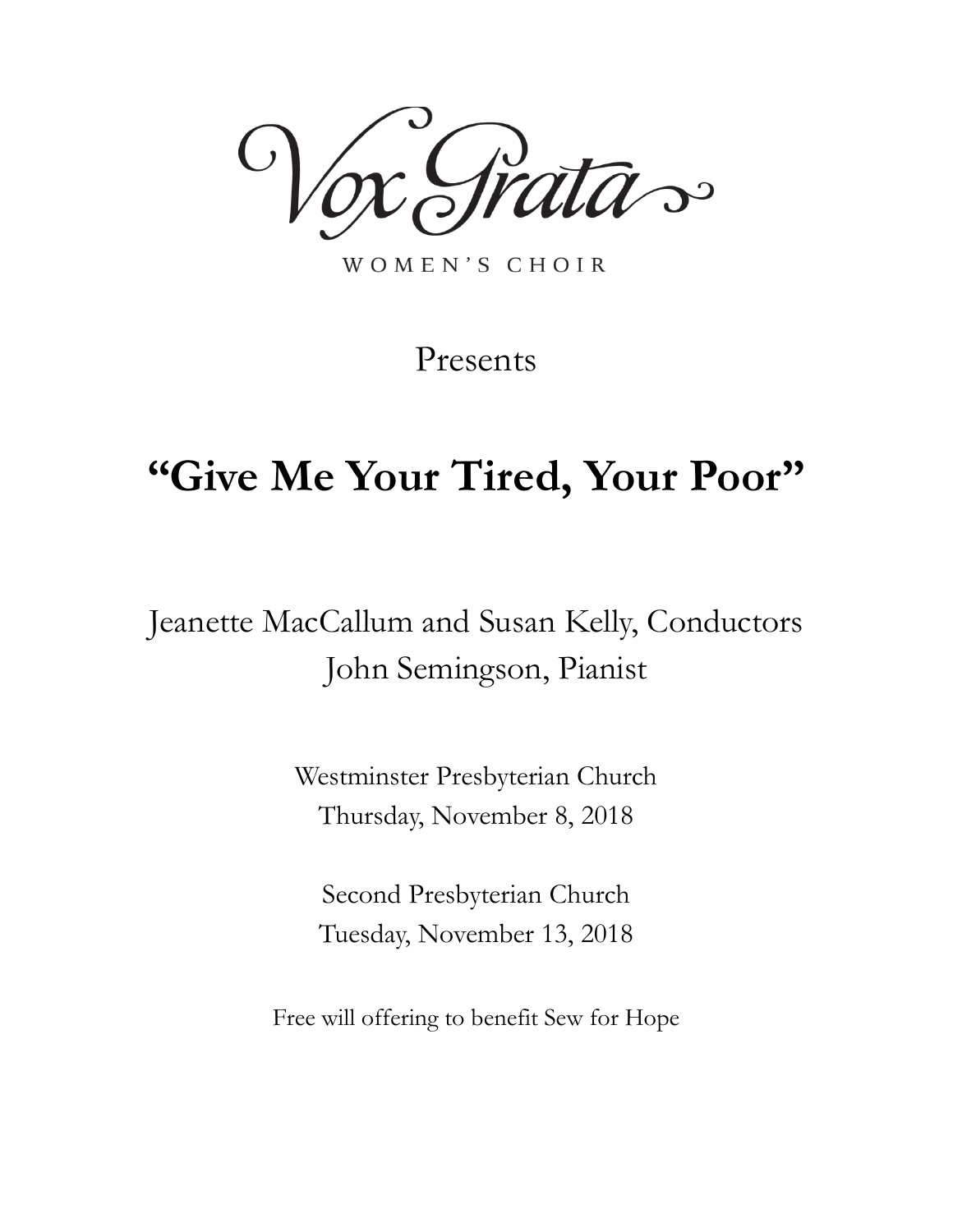# **Give Me Your Tired, Your Poor**

Please silence all cell phones and pagers for the duration of the program.

| <b>We Have Come</b> (text by Hâfez, $14$ <sup>th</sup> century)<br>Mareike Sattler and Dina Mañalac, soloists<br>Alan Fey, percussion; Marie Winget, viola | Abbie Betinis         |
|------------------------------------------------------------------------------------------------------------------------------------------------------------|-----------------------|
| <b>Song of the Refugees</b> (text by the composer)                                                                                                         | Ruth Huber            |
| <b>Shar Ki Ri (Mountain to the East)</b> (traditional Tibetan text)<br>Alan Fey, percussion                                                                | Andrea Clearfield     |
| <b>Famine Song</b> (text by Vida)<br>Amanda Craft and Leigh Sutherland, soloists                                                                           | arr. Matthew Culloton |
| As Costureiras (The Sewing Girls) (text by the composer)<br>We dedicate this song to the women served by Sew for Hope                                      | Heitor Villa-Lobos    |
| <b>A Prayer for Peace</b> (text by Thich Nhat Hanh)                                                                                                        | Paula Foley Tillen    |
| Ffe Mwe, Mwe Ffe (text adapted by the composer)<br>Nancy Williams-Nettles, soloist<br>Alan Fey, percussion                                                 | Joan Szymko           |
| <b>Light, Beauty, Peace</b> (Chinese proverb)                                                                                                              | Joan Szymko           |
| The New Colossus (text by Emma Lazarus)                                                                                                                    | Kevin Memley          |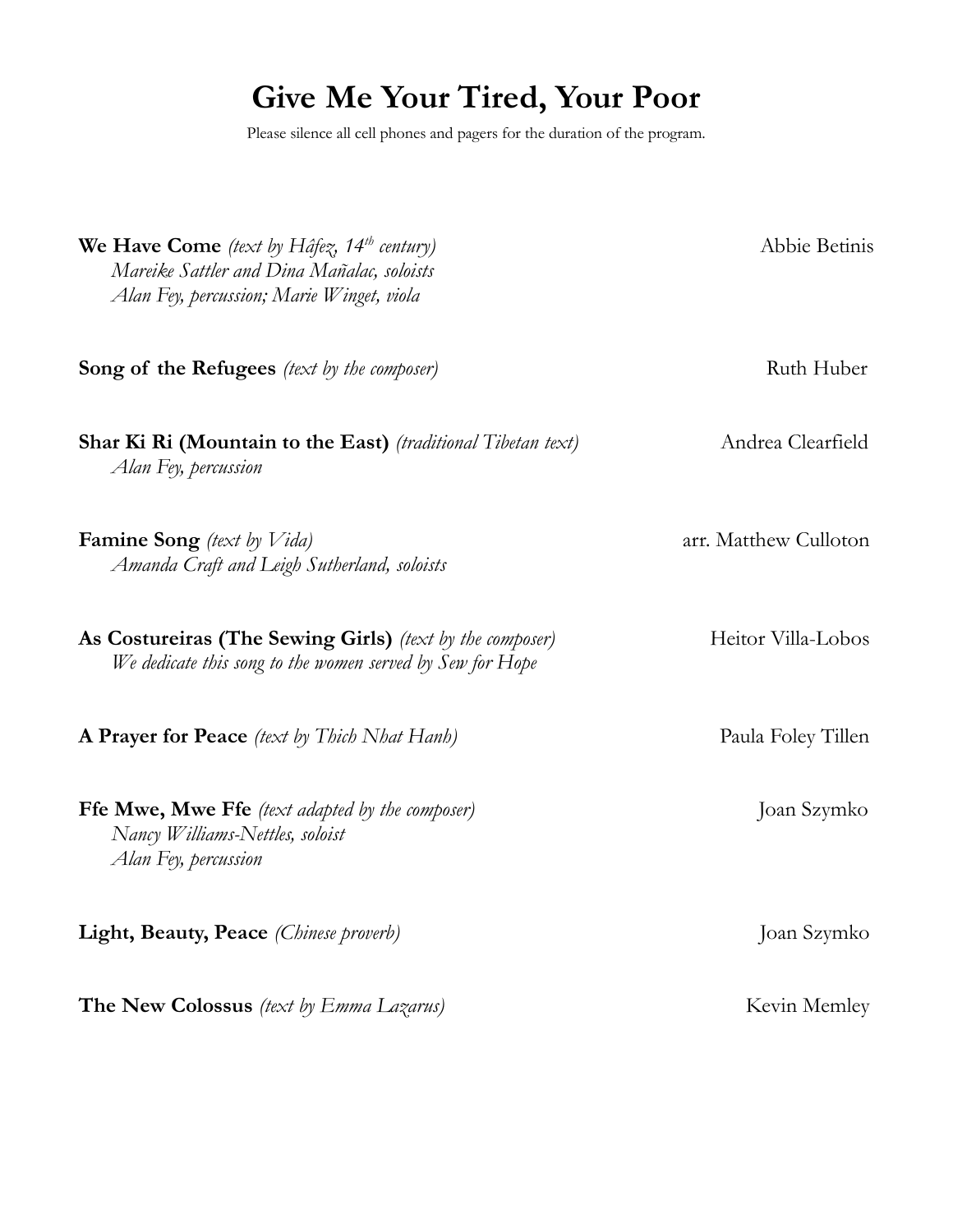# **Vox Grata Women's Choir**

#### **Soprano 1**

Hannah Baisley Catherine Birdsong Broyles Brittany Carnegis Libby Castleman Anne Louise Jones Dina Mañalac Mary Catherine Mousourakis Diana Neely Leigh Sutherland Sharon Warfield Jennye Woolf

#### **Soprano 2**

Jan Allison Emily Beavers Katy Burrows Amanda Craft Jj Ebelhar Susan Kelly Anne Reever-Osborne Jenna Payne

### **Alto 1**

Annabelle Absar Julie Birdsong Devin Bradbury Kelly Christie Jane-Coleman Cottone Amy Kadish Jane Kirchner Laura Kulp Suzie Lane Janet Salyer Rosie Smith Krysta Waldrop

## **Alto 2**

Sara Chang Sylvia Leins Denise Linn Caitlyn Lovell Jeanette MacCallum Linda McFadyen-Ketchum Kristine Mains Mareike Sattler Karen Weir Nancy Williams-Nettles

**Jeanette MacCallum** is the Director of Music Ministries at Second Presbyterian Church in Nashville, TN and founder and Artistic Director of *Vox Grata.* She previously served as an Adjunct Professor in music theory and history at Belmont and Lipscomb Universities. In addition, she served as the Director of Choral Activities at Saint Cecilia Academy in Nashville, TN, from 2002 to 2012, where she conducted various ensembles and taught AP Music Theory. During her tenure at Saint Cecilia, the Advanced Choir received superior ratings at all regional and state adjudication festivals in which it participated. In addition, the St. Cecilia Advanced Choir performed at ACDA and TMEA state conferences. Mrs. MacCallum led the St. Cecilia Choir on performance tours to Carnegie Hall, Canada and Italy. In 2007, the Saint Cecilia Choir performed by invitation at the *Ospedale della Pietà* and the *Ospedale dei Derelitti* in Venice. Her students earned positions in numerous All-State and ACDA Honor Choirs.

Reared in Princeton, New Jersey, Mrs. MacCallum's passion for choral music began as a member of the distinguished Princeton High School Choir. She received her musical education at the Eastman School of Music and Belmont University, and received the Master of Church Music degree from Belmont. A frequent adjudicator and clinician, Mrs. MacCallum has directed choirs at the Blair School of Music at Vanderbilt University, as well as at Westminster Presbyterian Church in Nashville, TN. She is the President of Tennessee ACDA and has served as the Tennessee Chair for Women's Choir Repertoire and Standards. Mrs. MacCallum is the Past President and Treasurer of the Middle Tennessee Vocal Association. She is also the author of *"The Sacred Choral Works of the Venetian Ospedali,"* published by GIA in *"Conducting Women's Choirs: Strategies for Success,"* Debra Spurgeon, Editor and Compiler (2012).

**Dr. Susan Kelly** was recently appointed Assistant Professor of Music/Choral Director at Tennessee State University. She directs the University Choir and Meistersingers, teaches classes in Music Education and Conducting, teaches Applied Voice, and serves as advisor for Club V, the student vegan organization. Aside from her work at TSU, Susan is the Associate Conductor for the Vox Grata Women's Choir, and serves as a soprano section leader at Westminster Presbyterian Church. Additionally, she sings soprano with the Tennessee Chamber Chorus, a professional choir based in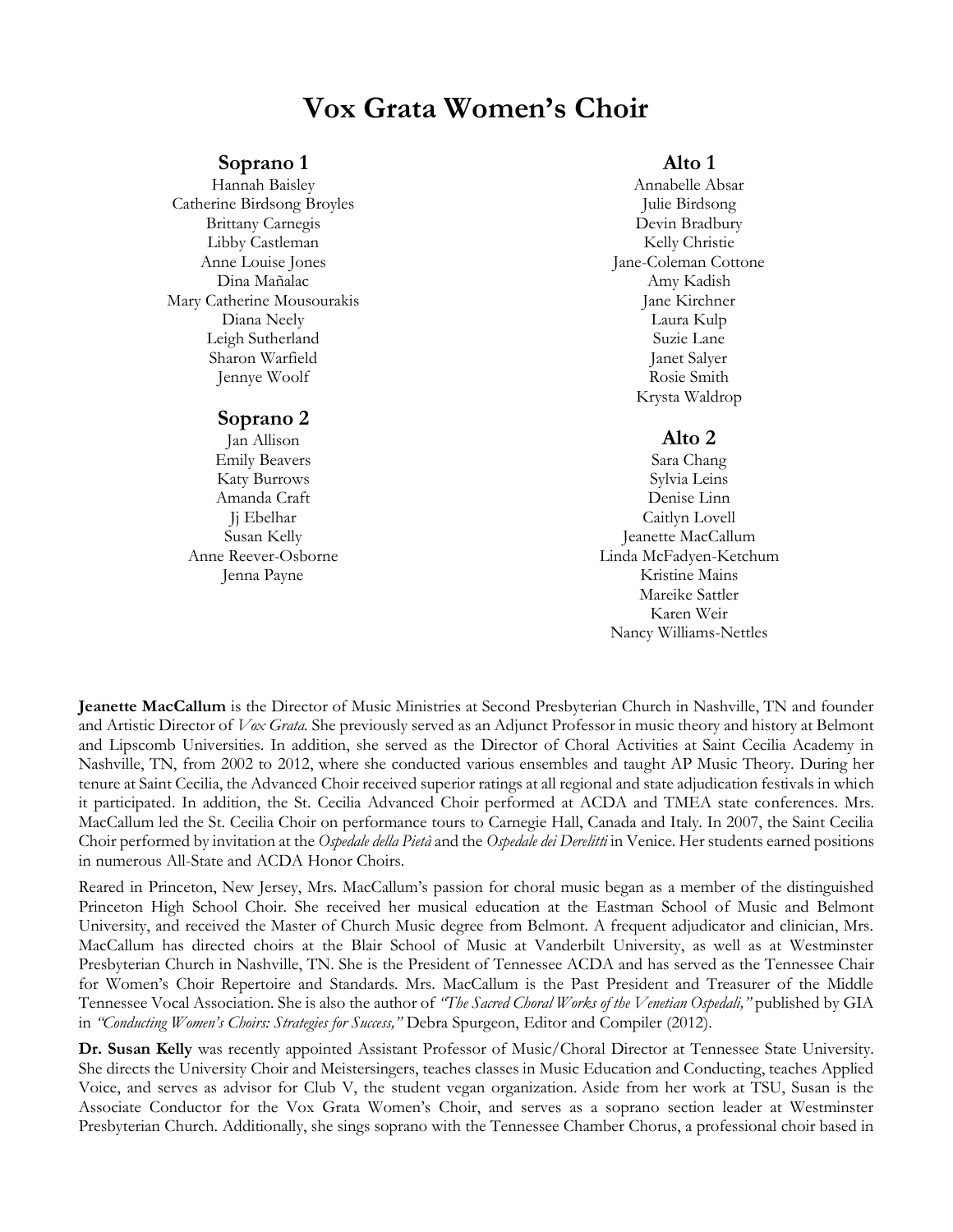East Tennessee and The Cecilia Ensemble, a professional choir based in Augusta, Georgia.

Before coming to Tennessee State University, Dr. Kelly taught at Abington Heights High School in Clarks Summit, Pennsylvania, where she directed the 120-voice Concert Choir, the Women's Ensemble, the Men's Ensemble, and served as music director for the musical. She was also the director of the Cantare Choir of The Choral Society of Northeast Pennsylvania, a community high school women's ensemble that performed at both state ACDA and PMEA conferences. She also served as the Director of Music at First Presbyterian Church of Clarks Summit, and sang soprano with The Lyric Consort, an eight-voice vocal ensemble.

Susan holds undergraduate degrees in Music Education and English Education from Wilkes University, a Master of Music degree in Vocal Performance and Choral Conducting from Temple University, and a Doctor of Musical Arts degree in Choral Conducting from the University of South Carolina. Prior to her move to TSU, Susan was active in both PMEA, in which she served as Choral Coordinator of District 9, and ACDA, in which she served as President-Elect Designate of ACDA-PA. Currently she is serving as the President-Elect for ACDA-TN.

**Dr. John W. Semingson** serves as Accompanist for Vox Grata Women's Choir. Since 2001, John has served as the Director of Music Ministries for Westminster Presbyterian Church – Nashville, where he oversees a multi-faceted music program of nine choirs involving over 200 children, youth, and adults. John holds the Doctor of Musical Arts degree in choral conducting, the Master of Church Music in both conducting and organ, and the Bachelor of Music in organ performance. He has conducted and/or served as an accompanist for church, community, and university choirs in Illinois, New Jersey, North Carolina, and Tennessee over the past 30 years.

# **Mission of Vox Grata**

Vox Grata is comprised of joyful women who, out of gratitude for the fullness of their own lives, possess a desire to sing together for the benefit of others. The group performs repertoire that expresses a uniquely feminine spirit, especially works that promote the best interests of women in society. Vox Grata sings concert programs that directly benefit the needs of women in the Nashville community. Vox Grata is a 501(c)(3) nonprofit, tax-exempt organization.

To be added to our mailing list, for information about supporting Vox Grata or to find out about auditions and upcoming events, please visit our website at [www.voxgrata.com,](http://www.voxgrata.com/) or visit our Facebook page at [https://www.facebook.com/VoxGrata.](https://www.facebook.com/VoxGrata)

100% of the contributions received at this program will benefit Sew for Hope whose mission is to enhance the lives of Middle Tennessee refugees through social interaction, where English language, sewing and sewing business skills are shared. All donations to Sew for Hope are tax-deductible.

# **Special Thanks**

**Vox Grata Board of Directors** – Jan Allison, St. Clair Blue, Karen Weir, Sylvia Leins, Susan Hassell, Laurie Cooper, Jennie Renwick, Jane Ferrell, Vicky Tarleton, Teresa Davidson, Jeanette MacCallum, Kelly Christie and Carla Lovell **Kevin Edlin**, audio engineer **Joe DeBusk,** AV and sound reinforcement **Ian Petty,** website design **Franco Scaramuzza and threeseventwo creative media,** graphic design **Rev. Dr. Mary Louise McCullough**, Pastor, **Second Presbyterian Church Dr. John Semingson**, Director of Music Ministries, **Westminster Presbyterian Church**

# **Save the Dates**

**Sunday, February 24, 2019** – Vox Grata with Alias Chamber Ensemble, Ingram Hall, Blair School of Music, 4:00 PM **Thursday, May 9, and Tuesday, May 14, 2019** – Vox Grata presents Spring concert programs, Westminster Presbyterian Church and Second Presbyterian Church, 7:30 PM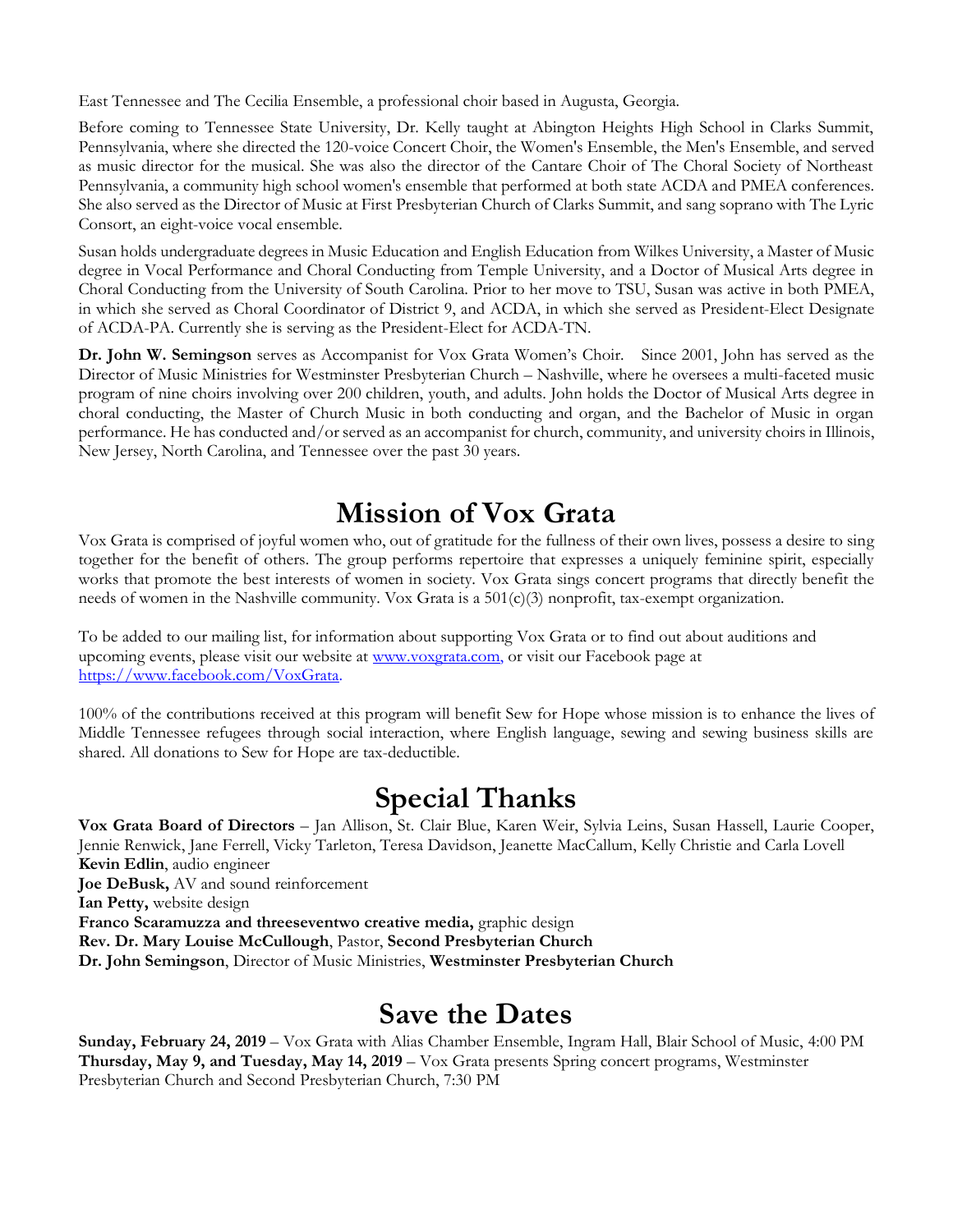# **Texts and Translations**

## **We Have Come**

*(translated from Persian)* We, to this door, seeking neither pride nor glory…we have come. For shelter from ill-fortune, here…we have come. Traveling along love's journey, from the borders of nothingness, now into states of being, all this way…we have come. O ship of grace, where is thy anchor of forbearance? For in this ocean of generosity, immersed in sin…we have come. Hâfez, throw off your woolen kherqe (Sufi cloak), for we, from behind the caravan, with the fire of sighing "ah!"…we have come.

## **Song of the Refugees**

All over the world, we have wandered searching for shelter, a safe place to rest. All over the world, we have wandered, fleeing the flames of war, crying: "Where is peace? Where is peace on earth, goodwill toward all?" Look into your heart, and find compassion for those who are different, whose ways may seem strange. Embracing the lost, we embrace each other; harboring others, we harbor ourselves. For hatred never ceases by hatred, but by love alone is healed. And there is peace on earth, goodwill toward all. This is the ancient and eternal law.

# **Shar Ki Ri (Mountain to the East)**

*(translated from Tibetan)*

Do not look toward the eastern mountain; look instead toward the western mountain. Look up to the heights and down to the depths of the mountain; toward the places of wealth, the pure treasure of the dharma. For this is the root place, the copper-colored paradise of Guru Rinpoche. Do not look to the hills of India; instead look to the place of pure treasure and excellent perception; a place of future accomplishment for sentient beings. May we be prosperous!

# **Famine Song**

Ease my spirit, ease my soul; please free my hands from this barren soil. Ease my mother, ease my child; earth and sky be reconciled. Rain, rain, rain.

Weave, my mother; weave, my child; weave your baskets of rushes wild. Out of heat, under sun, comes the hunger to everyone. Famine's teeth, famine's claws on the sands of Africa.

# **As Costureiras (The Sewing Girls)**

*(translated from Portuguese)* Sadness in their hearts; laughter in their eyes; singing of their sorrow, the girls are sewing. Our hopes will not fail us; the threads of life and love are intertwining. Gaily we're sewing, though new cares may assail us. Even as those good at divining, we can see a future soon to smile on us. Sewing, do not cease your sewing; hem the skirts and stitch the blouses. Charm all those who come for fittings. Though sometimes your hearts are sighing, keep your bright needles flying. With each other vying, sewing, stitching, pleating, cutting, tacking, tucking. Ah!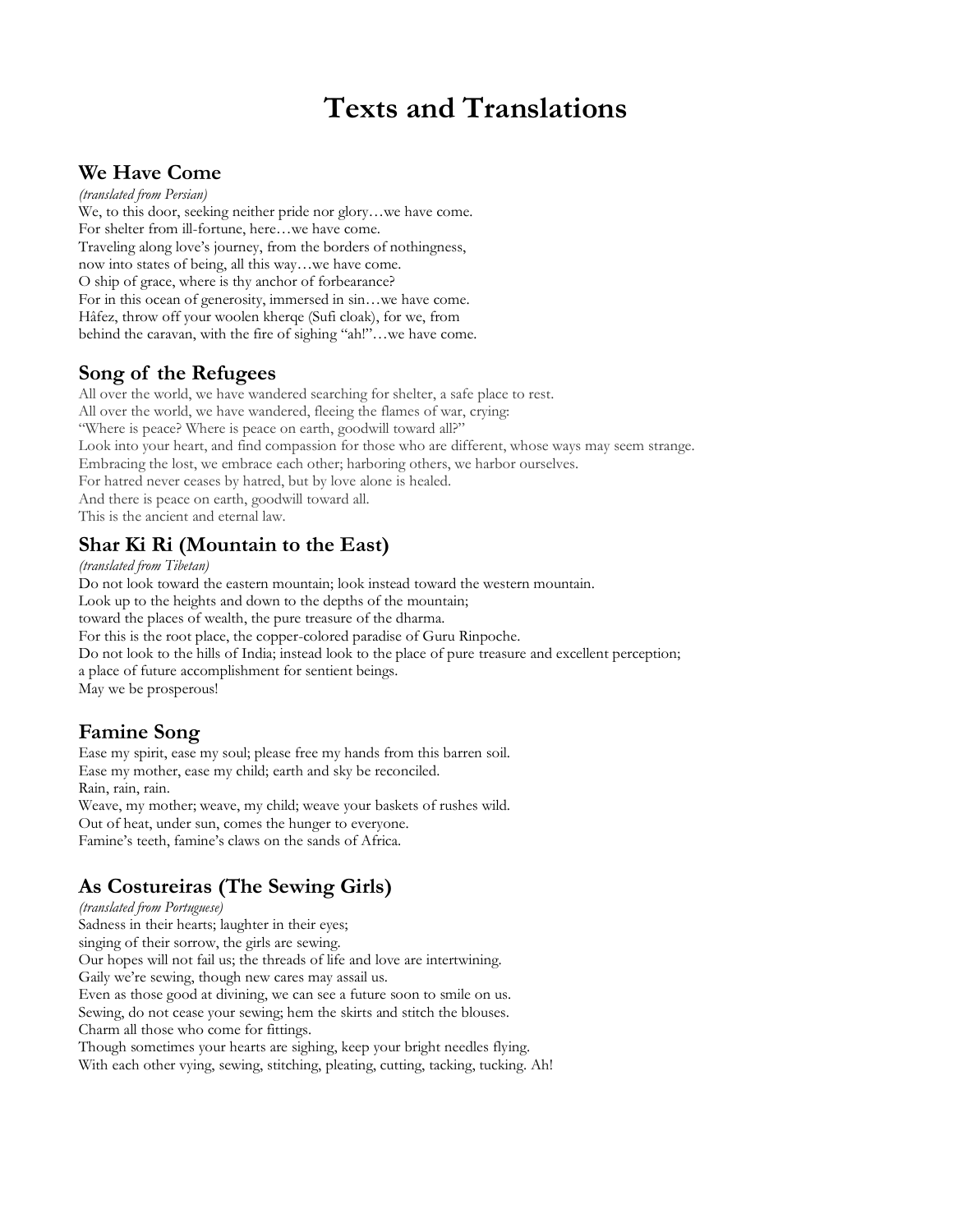## **A Prayer for Peace**

In beauty, sitting on a lotus flower, Lord Buddha, quiet and solid. Your humble disciple, calm and pure of heart, forms a lotus flower with the hands, and offers this heartfelt prayer: Homage to all Buddhas in the ten directions. Because of your love for all people, have compassion on us. Help us to remember we are just one family, North and South. Help us rekindle our compassion and brotherhood. May your compassion help us overcome our hatred. Humbly, we open our hearts to you. Water the flowers of our spirits with your deep understanding; help our hearts grow light. Because of your love for all people, please have compassion on us. May the merit of this prayer be transformed into peace. May each of us realize this, our deep aspiration.

# **Ffe Mwe, Mwe Ffe**

Ffe mwe, mwe ffe *(they are us and we are them)* Ggwanga mujje! *(come to our rescue!)* Be the change you wish to see. You can start by looking at me and knowing that I am you and you are me. We are them and they are we; I am them and they are me. We belong to each other.

# **Light, Beauty, Peace**

If there is light in the soul, there will be beauty in the person. If there is beauty in the person, there will be harmony in the house. If there is harmony in the house, there will be order in the nation. If there is order in the nation, there will be peace in the world. If there is light, there will be beauty; harmony; order; peace. Peace.

# **The New Colossus**

Not like the brazen giant of Greek fame, with conquering limbs astride from land to land. Here at our seawashed, sunset gates shall stand a mighty woman with a torch, whose flame is the imprisoned lightning, and her name, Mother of Exiles. From her beaconhand glows worldwide welcome; her mild eyes command the airbridged harbor that twin cities frame. "Keep, ancient lands, your storied pomp!" cries she with silent lips. "Give me your tired, your poor, your huddled masses yearning to breathe free, the wretched refuse of your teeming shore; send these, the homeless, tempest-tost to me. I lift my lamp beside the golden door!"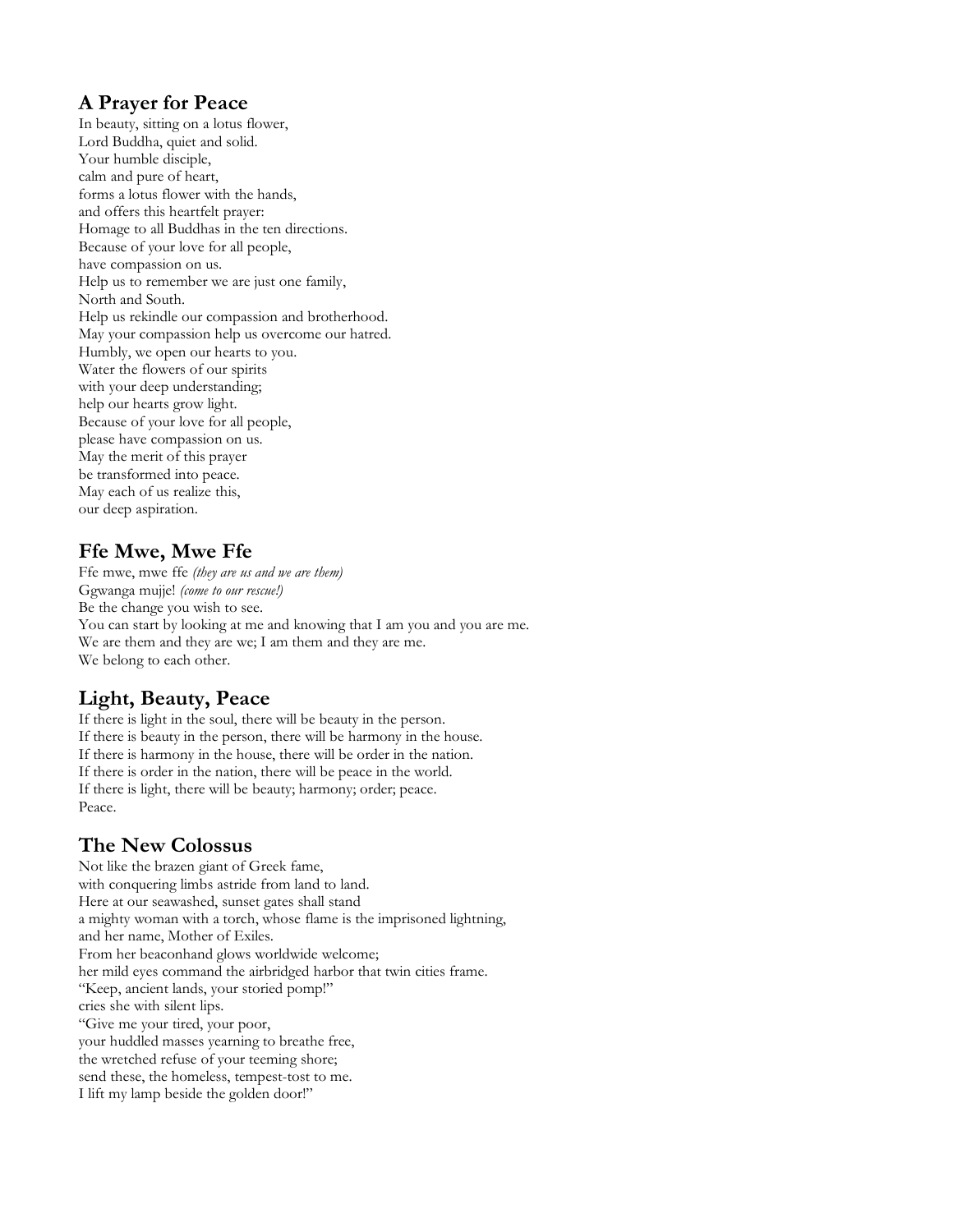# **Program Notes**

### **We Have Come Abbie Betinis**

Johann Wolfgang Goethe once wrote, "Only with you, Hâfez, do I wish to compete, for the older you get the younger you become…And religion is no obstacle, for if the word 'Islam' means to submit to God, we all live and die in Islam."

Khwajeh Shams al-Din Muhammad Hâfez-e Shirazi (1320-1390) was born in Shiraz, Persia (Iran). He wrote nearly 400 lyric poems called *ghazals*, and is the undisputed master of that particular poetic form. His mystical writing is based on Sufism, a tradition of Islam that is associated both with the Sunni and Shi'a denominations, as well as many other currents of Islam.

*We Have Come* is an excerpt from a song cycle, *From Behind the Caravan: Songs of Hâfez,* commissioned and premiered by The Rose Ensemble (Saint Paul, Minnesota) in 2007. Betinis states: "I was particularly drawn to these four *ghazals* because of the elegant way they depict longing…longing for Truth, longing for Reason, longing for Kindness, Love, and – always – longing for the Beloved. Also, as I was reading, I found that many of Hâfez's poems seem to have in common beautiful metaphors of transience: fire, breath, breeze."

Betinis continues, "the music is my own, and not authentically Persian. It is my interpretation of an assortment of influences, including my study of Persian speech, scales and modes, but perhaps also from my distant memory of being four years old and dancing joyfully and tirelessly—with my Greek relatives to music that whirled feverishly around me."

#### **Song of the Refugees Ruth Huber Ruth Huber Ruth Huber Ruth Huber Ruth Huber Ruth Huber Ruth Huber Ruth Huber Ruth Automobile 1999 Ruth Automobile 1999 Ruth Automobile 1999 Ruth Automobile 1999 Ru**

Ruth Huber has a rich musical background as a pianist, singer, and composer. She grew up in rural Maryland playing both piano and violin, earned a Bachelor of Music degree in piano performance from the University of Maryland, and her first Master's degree in piano pedagogy from the University of Texas at Austin. After a hiatus from the classical music world as a singer/songwriter, she returned to school and completed a second Master's in composition from the San Francisco Conservatory of Music, where she studied with David Conte and Elinor Armer.

Her compositions have won awards from California American Choral Directors Association, The San Francisco Art Song Festival, the San Francisco Conservatory Choral Music Competition, the Austin Music Umbrella Songwriters' Competition and the Kerrville Folk Festival. She has received commissions from choral groups around the country, and composed music for solo and duo piano, clarinet, and instrumental ensembles. She lives in San Jose, California, where she teaches piano and co-directs the Rainbow Women's Chorus.

#### **Shar-Ki-Ri (Mountain to the East) Andrea Clearfield Andrea Clearfield**

*Shar Ki Ri* is excerpted from a large-scale 2012 cantata *Tse Go La (At the Threshold of this Life)* scored for SATB and SSA choruses, chamber orchestra and electronics. The work is inspired by the composer's fieldwork in the restricted, remote Himalayan region of Lo Monthang in Upper Mustang, Nepal. There, Clearfield recorded and documented indigenous folk music with Katey Blumenthal, ethnomusicologist and anthropologist.

The people of this region, just over the border of Tibet, are ethnically Tibetan. This ancient horse culture is threatened, and efforts are being made to help preserve their music, dance, medicine, religion, language and art. Under the auspices of the Rubin Foundation, Clearfield and Blumenthal recorded 130 songs that had not been previously documented. Their recordings are now part of the University of Cambridge World Oral Literature Project: "an urgent global initiative to document and make accessible endangered oral literatures before they disappear without record." Some of the original songs that were recorded (including *Shar Ki Ri*) are being taught to Mustangi children in NYC as part of a Himalayan language and culture preservation initiative.

*Shar Ki Ri* is a tro-glu song (common folk song that often includes dance). Three women from the community, Kheng Lhamo, Yandol Dolkar and Pema Dolkar, had a vast knowledge of tro-glu they learned from their elders. *Shar Ki Ri* was one of many songs they performed. Clearfield incorporated the traditional text, melody and rhythm into a contemporary framework.

The *Tse Go La* cantata was co-commissioned by the Mendelssohn Club of Philadelphia, Alan Harler, Artistic Director and. Clearfield incorporated the traditional text, melody, and rhythm into a contemporary framework.

Pennsylvania Girlchoir, member choir of Commonwealth Youth choirs, Susan Ashbaker, Executive Director as a way to bring these songs for the first time to the U.S. This commission was made possible through the Mendelssohn Club Alan Harler New Ventures Fund; a gift of the Pennsylvania Girlchoir class of 2010; from Emilie Carr, in memory of Margaret Owen and the Archie W. and Grace Berry Foundation and was also supported, in part, by a grant from the American Composers Forum, Philadelphia Chapter.

*Tse Go La* was premiered at Holy Trinity Church, Rittenhouse Square, Philadelphia , PA on April 29, 2012.